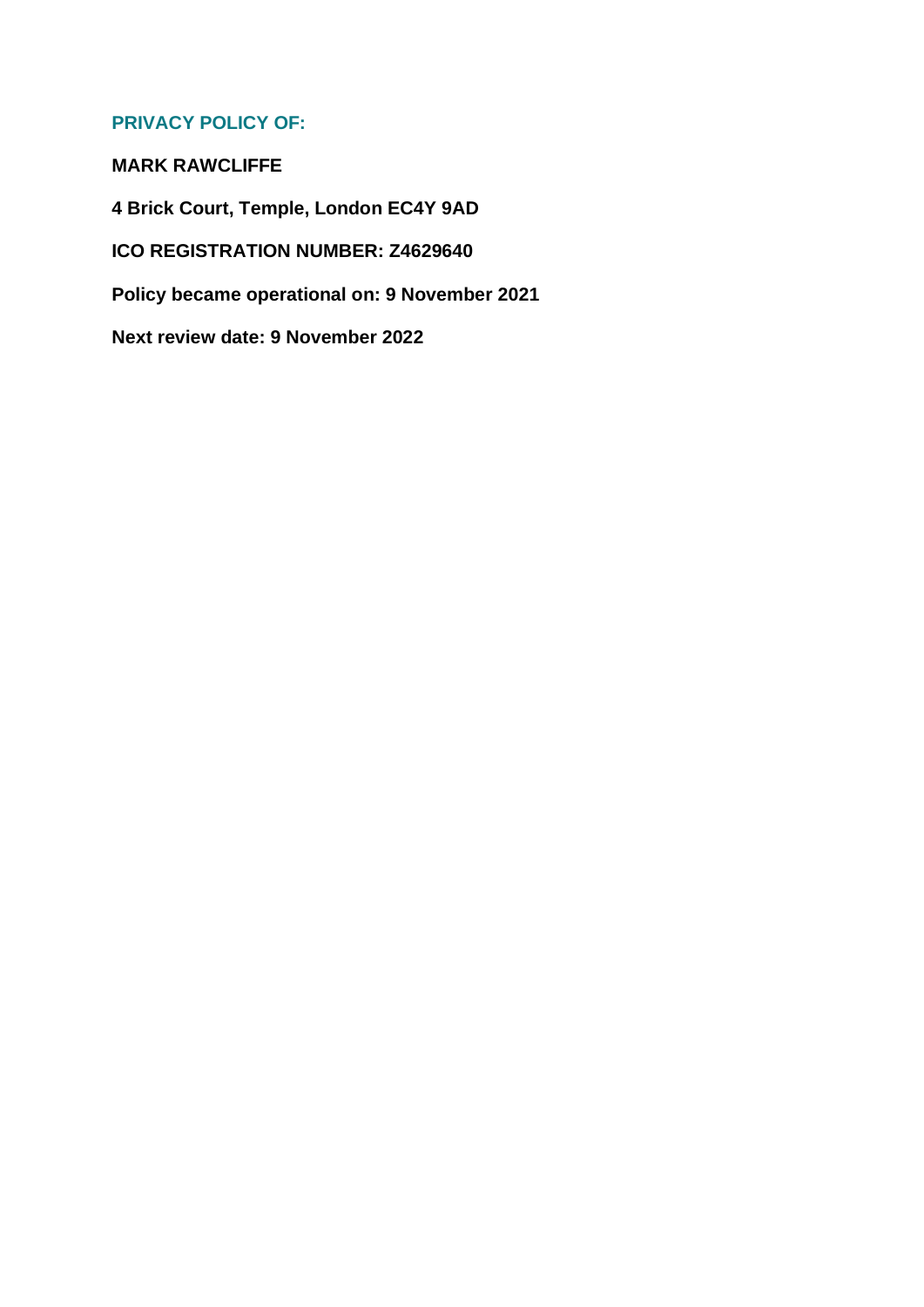### **Privacy Policy**

In order to provide legal advice and representation, I need to collect and hold personal information. This may be your personal data or information relating to other parties involved in the matter. I will take all possible steps to protect personal information. I will ensure that I do not do anything that may infringe your rights or undermine your trust. This privacy notice describes the information I collect about you, how it is used and shared, and your rights regarding it.

### **Data controller**

I am registered with the Information Commissioner's Office (ICO) as a Data Controller for the personal data that I hold and process as a barrister. My registered address is **4 Brick Court, Temple, London EC4Y 9AD** and my ICO registration number is Z4629640. If you need to contact me about your data or this privacy notice, you can reach me at **mark.rawcliffe@4bc.co.uk**.

#### **Data collection**

All or The vast majority of the information that I hold about you is provided to or gathered by me in the course of your case and/or proceedings. Your solicitor and/or I will tell you why we need the information and how we will use it. On occasion I may also obtain information that is available publicly.

### **What data do I process about you?**

I collect and process both personal data and special categories of personal data as defined in the GDPR. This may include:

- Name
- **Email address**
- Phone number
- Address
- Payment or bank details
- Date of birth
- Next of kin details
- Details pertaining to education and employment
- Information on your background & current circumstances
- Financial information.

Where relevant, I may also need to process special category personal data that reveals your:

- Racial or ethnic origin
- Political opinions
- Religious and philosophical beliefs
- Trade union membership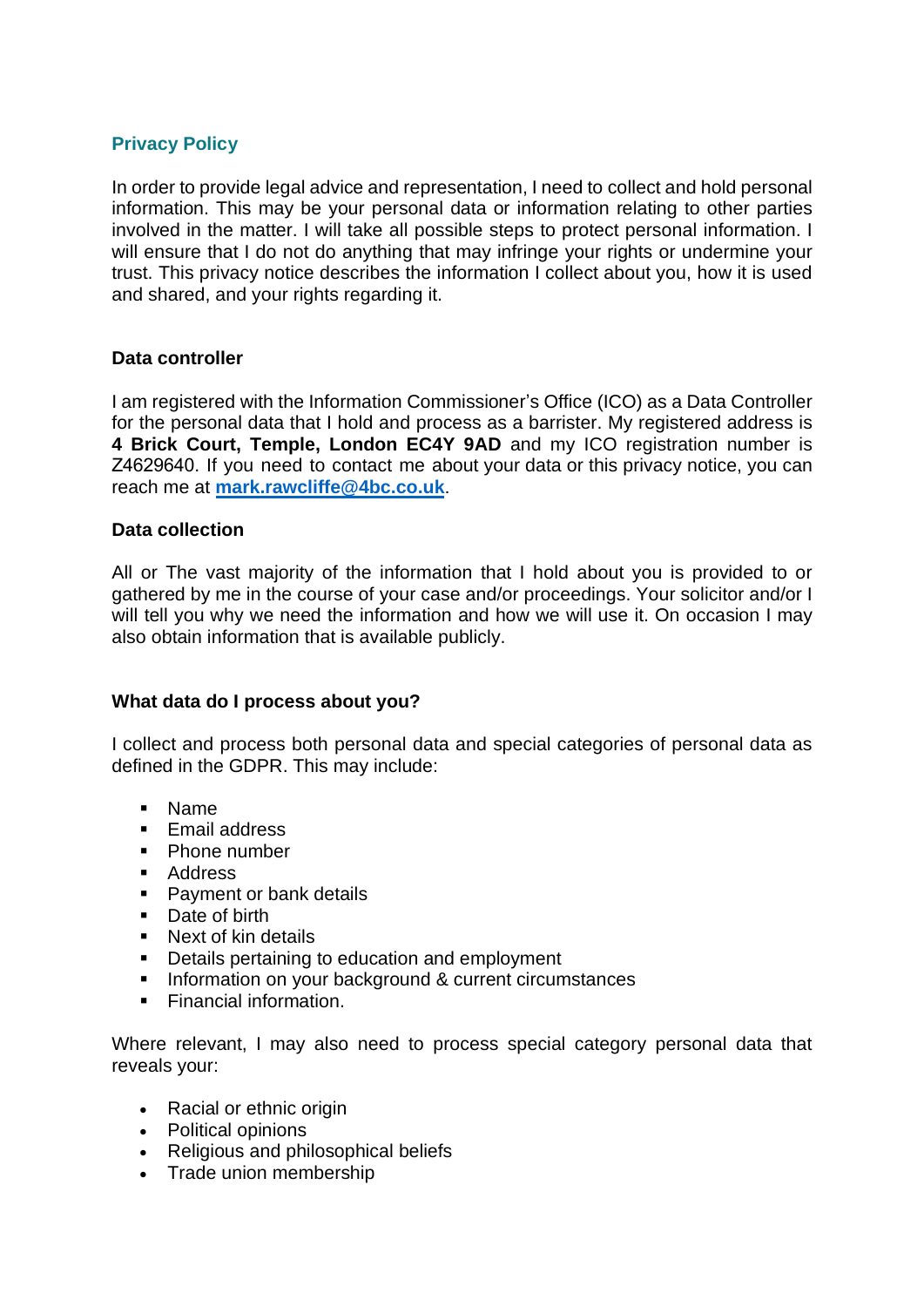- Genetic data
- Biometric data for the purpose of uniquely identifying a natural person
- Data concerning health
- Sex life and sexual orientation.

On occasion, I may also process personal data relating to criminal convictions and offences.

# **My lawful basis for processing your information**

The General Data Protection Regulation (the GDPR) requires all organisations that process personal data to have a lawful basis for doing so. The lawful bases identified in the GDPR that I seek to rely upon are as follows:

- **Consent of the data subject** where this required, I will ensure that I have your specific consent for processing your data.
- **Performance of a contract with the data subject or to take steps to enter into a contract.**
- **Compliance with a legal obligation** to comply with various regulatory and professional obligations, e.g. filing tax returns with HMRC.
- **The legitimate interests of my business or a third party, except where such interests are overridden by the interests, rights or freedoms of the data subject.**

Examples of legitimate interests include:

- Where the data subject is a client or in the service of the controller:
- Provision of legal services and advice;
- Processing is necessary to ensure network and information security, including preventing unauthorised access;
- For purposes of practice management, accounting and debt recovery;
- For completion of professional regulatory requirements;
- Processing for direct marketing purposes, or to prevent fraud; and
- Reporting threats to public security.

# **Special category processing**

I process special category data when:

- 1. I have your explicit consent to do so; or
- 2. It is necessary for the exercise or defence of legal claims or judicial acts.

### **Criminal data processing**

On occasion, I process data relating to criminal offences where it is necessary for: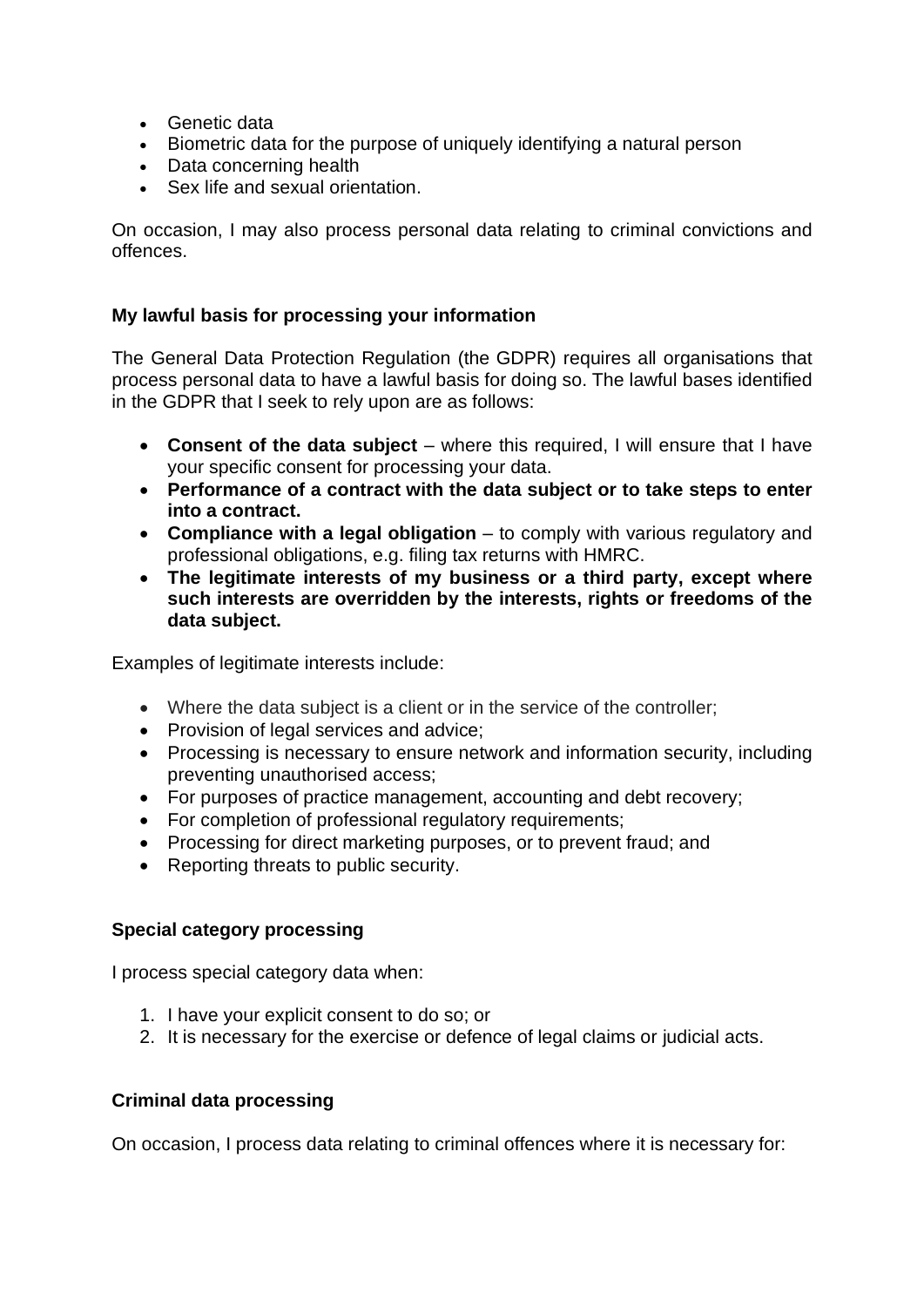- The purpose of, or in connection with, any legal proceedings;
- The purpose of obtaining legal advice; or
- The purposes of establishing, exercising or defending legal rights.

### **I use your information to:**

- Provide legal advice and representation;
- Assist in training pupils and mini pupils;
- Investigate and address your concerns;
- Communicate with you about news, updates and events;
- Investigate or address legal proceedings relating to your use of my services, or as otherwise allowed by applicable law;
- Make statutory returns as required by [x];
- Assist in any tendering or panel membership applications;
- Assist in any other applications for the purpose of professional development or career progression;
- Communicate legal updates and judgments to other legal professionals:
- For marketing purposes.

### **I may share your personal data with:**

- Instructing solicitors or other lawyers involved in your case;
- A pupil or mini pupil, under my training;
- Opposing counsel, for the purposes of resolving the case;
- My chambers management and staff who provide administrative services;
- My regulator or legal advisors in the event of a dispute or other legal matter;
- Law enforcement officials, government authorities, or other third parties to meet any legal obligations;
- Legal directories, for the purpose of professional development;
- Any relevant panel or tendering committee, for the purpose of professional development;
- Accountants and banking officials;
- Regulators or arbitrators, where complaints or disputes arise;
- Any other party where I ask you for consent, and you consent, to the sharing.

### **Transfers to third countries and international organisations**

I do not transfer any personal data to third countries or international organisations.

I am satisfied that such transferred data is fully protected and safeguarded as required by the General Data Protection Regulation.

**I retain your personal data** while you remain a [client] unless you ask me to delete it. My Retention and Disposal Policy (copy available on request) details how long I